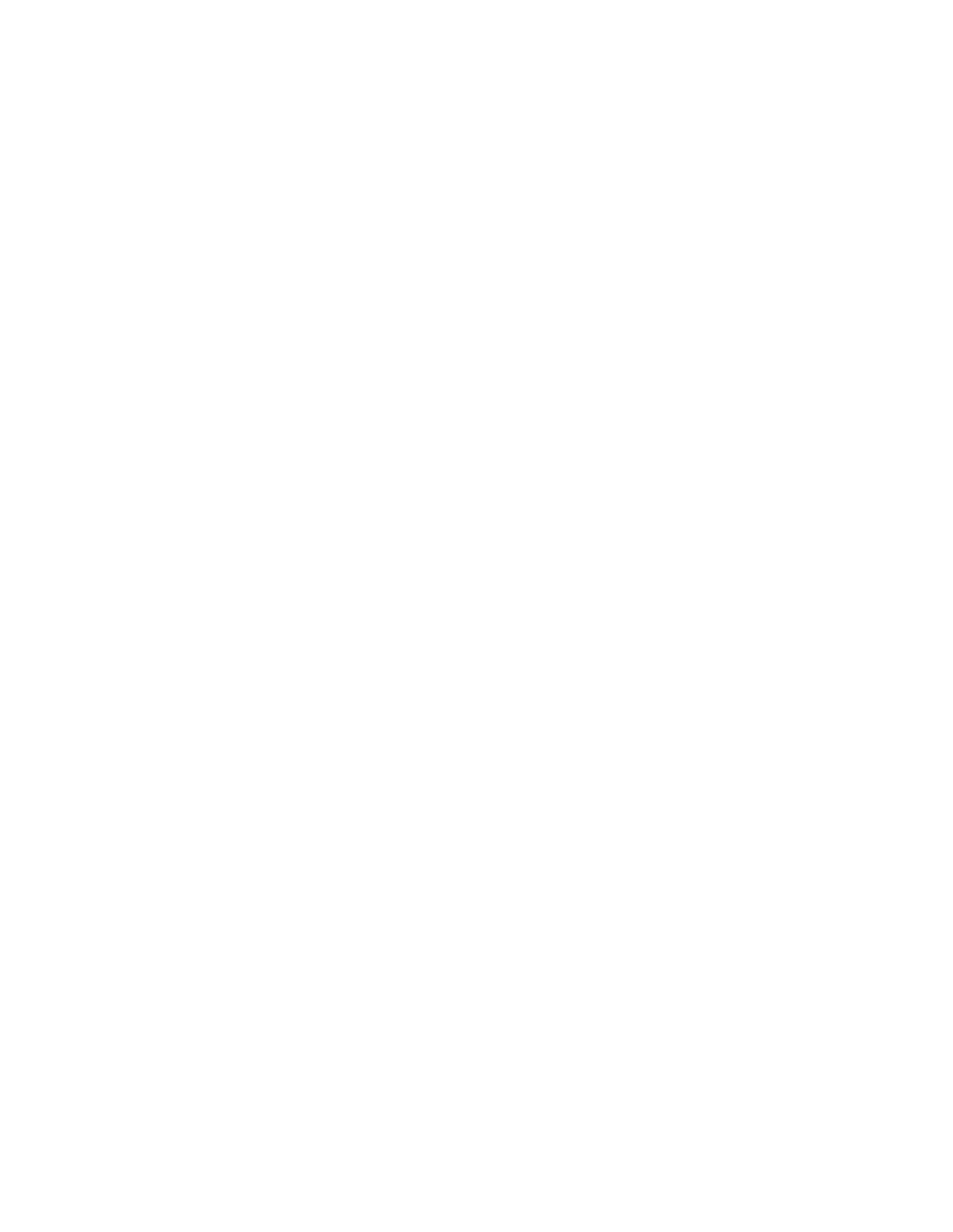| <b>MASSACHUSETTS</b>                                                        | DIVISION: CENTRAL              |
|-----------------------------------------------------------------------------|--------------------------------|
| DEPARTMENT OF CORRECTION                                                    | <b>ADMINISTRATION</b>          |
| TITLE: CANTEEN AND VENDING<br>MACHINE OPERATIONS AND<br><b>EXPENDITURES</b> | 103 DOC 476<br><b>NUMBER :</b> |

**Purpose:** To establish departmental policy and procedures for canteen, vending machines, and associated expenditures.

**References:** MGL C. 124, S. 1c and (q)

**Applicability:** All Staff **Public Access:** Yes

**Location:** DOC Central policy file / Institutional policy file Inmate Library

**Responsible Staff for Implementation and Monitoring of Policy:** -Deputy Commissioner, Administration Services Division -Director of Administrative Services -Superintendents -Fiscal Officers

**Promulgation Date:** 07/07/2010 **Effective Date:**08/05/2010

- **Cancellation:** This document cancels all previous department policy statements, bulletins, directives, orders, notices, rules and/or regulations regarding the operation of canteens, vending machines, and expenditures which are inconsistent with this policy.
- **Severability Clause:** If any part of this policy, for any reason, is held to be in excess of the authority of the commissioner, such decision will not affect any other part of this policy.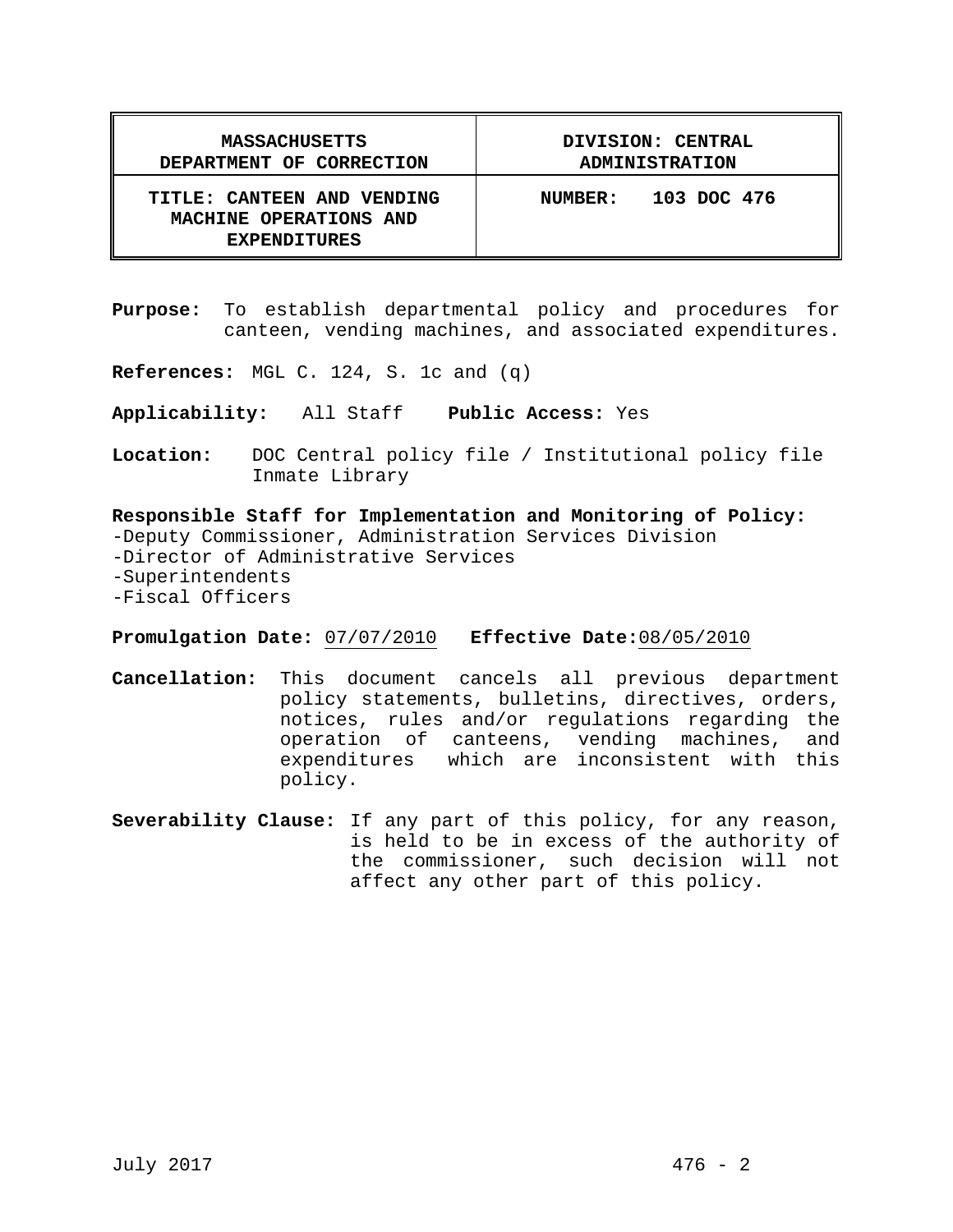#### **476.01 Definitions**

Audit: An examination of agency or facility operations, programs or accounts which is conducted by a person or persons not directly involved in the area being assessed. An independent audit results in an opinion regarding the adequacy of the area assessed.

Canteen Item: Any saleable product, commodity, foodstuff, etc., which is enumerated by retail pricing or trademark. Every item which appears on the institutional canteen list whether distinguished by price or brand is considered unique for quantitative purposes.

Charter: A document detailing who will manage revenues collected and for what purposes those revenues may be expended.

Contractor: A person or organization that agrees to furnish materials or to perform services for a facility or jurisdiction at a specified price. Contractors operating in correctional facilities are subject to all applicable rules and regulations for the facility.

Department: The Department of Correction (DOC).

Director of Administrative Services: The Central Office Administrator whose duties include the overall management of inmate funds.

Manager of Library Services: An employee designated by the Commissioner of the Department of Correction as being responsible for coordination of library services.

### **476.02 General Policy**

The Department of Correction institutions receive canteen services from a centralized contract for same. These services are in the form of a Secured Delivery System (SDS) where inmates can purchase from an approved list of items, not provided by the institution. Also a centralized contract for vending machines is maintained to allow vending machines to be located on institutional property and provide miscellaneous viands to inmates, employees, and the public. It is the policy of the Department of Correction to standardize and establish uniform procedures for the expenditures of the aforementioned generated commissions/profits as contained herein.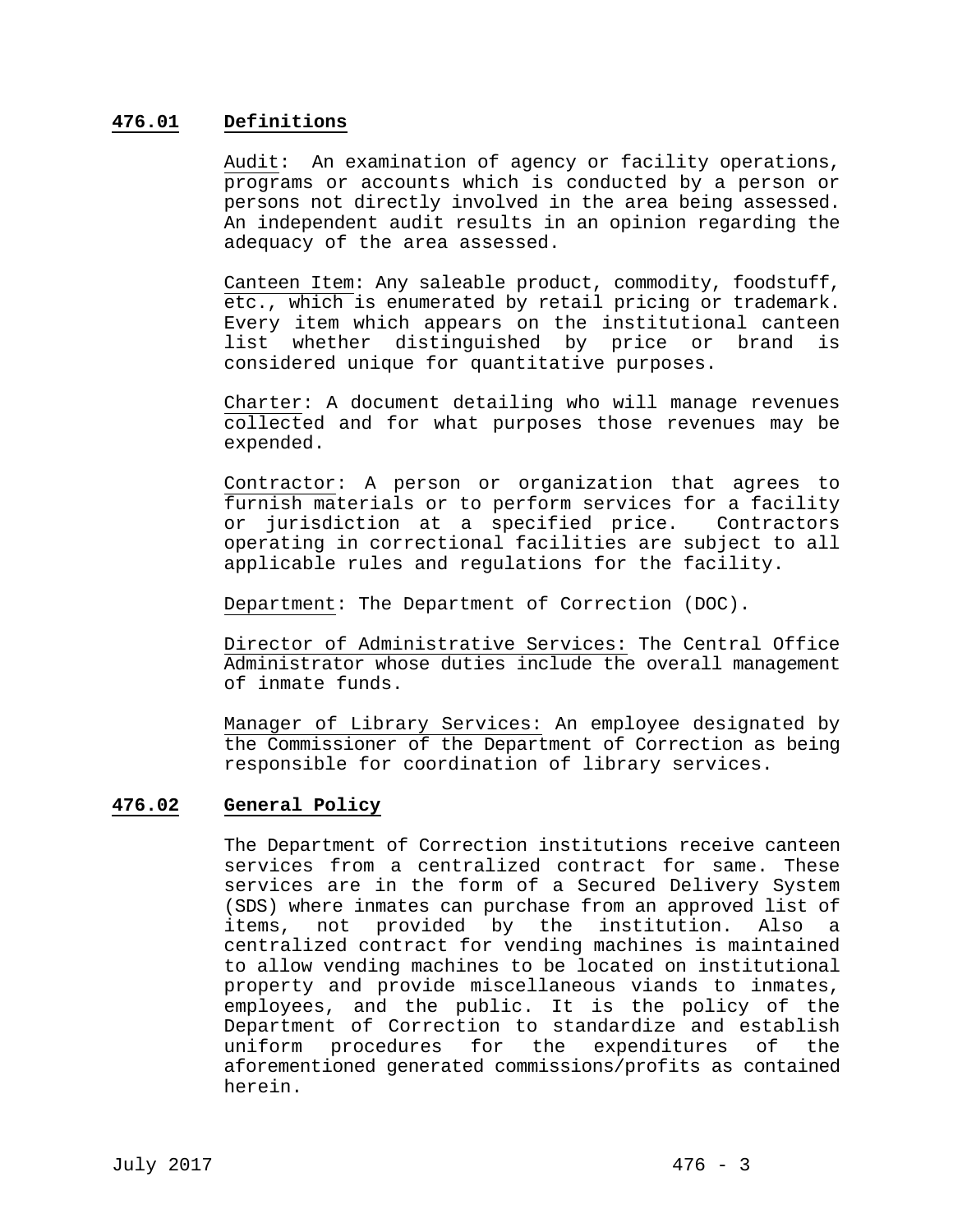#### **476.03 Secure Delivery System**

- 1. The secured delivery system is a pre-bagged order procedure which will be accomplished at a designated location.
- 2. The Superintendent will determine the maximum allowable weekly canteen expenditures per inmate. This expenditure ceiling will be assimilated into canteen procedure and documented in each applicable institutional policy as submitted annually.
- 3. The delivery schedule will be determined by mutual agreement between the contractor and the respective superintendent.
- 4. The day-to-day operations of the SDS will be accomplished in accordance with the language of the Request For Response (RFR) and corresponding contractual agreement.

### **476.04 Canteen Items**

- 1. All canteen items shall be limited to a maximum of 250 and selected from the departmental master list as documented in the contractual agreement. Said limit shall not include property items, i.e. clothing, etc. or appliance items, i.e. television, radios, etc. Any additions to the department master list shall be approved by the Commissioner or designee. The determination of allowable canteen items will be at the discretion of the Superintendent or designee who may establish such mechanisms to determine inmate preferences in choosing said products. Items may be discontinued to accommodate new products if so desired. However, under no circumstances shall the aforementioned inventory cap be exceeded.
- 2. Canteen items shall be priced in accordance with the mark-up as documented in the RFR and contractual agreement. Any price increase/decrease shall be approved by the Commissioner or designee. Price lists shall be posted in a visible location or shall be assimilated into the order form.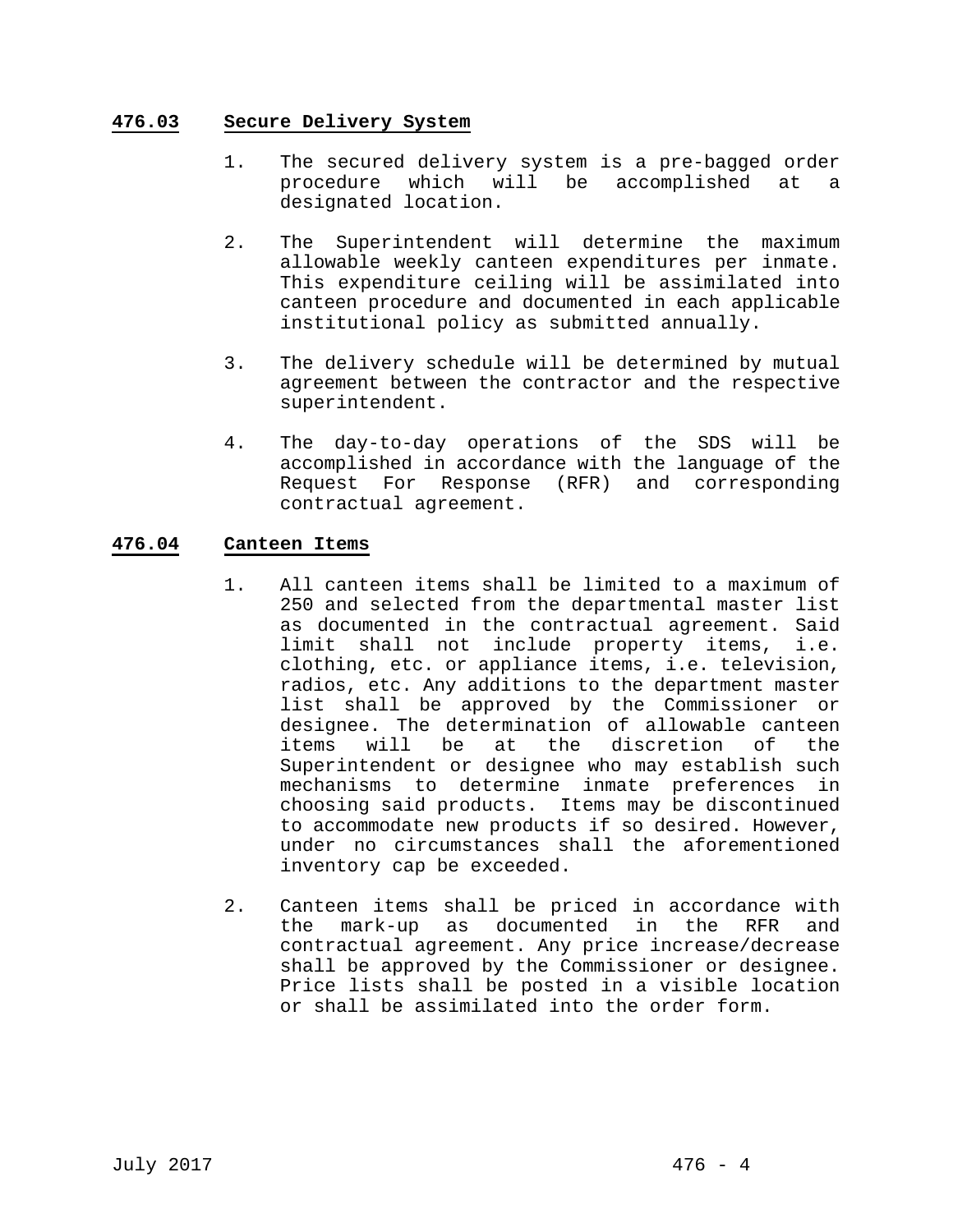#### **476.05 Secure Delivery System Procedures**

- 1. The debiting of inmate accounts for canteen sales will be coordinated with the Division of Technology Services.
- 2. Canteen orders are packaged in clear, heat sealed, plastic bags. Inmates must verify the contents of same before signing receipt and opening the bag. Inmates will not be afforded credit for missing items once the bag has been opened.
- 3. The contractor shall notify the institution of any credits for missing items or for orders that were not delivered. The institution receiving funds shall be responsible for crediting the respective inmate's account.
- 4. All sales will be accrued to the designated account on the Department of Correction Inmate Management Information System (IMS), Trust Fund Accounting module. Sales should be reconciled before any vendor payment is disbursed. Commissions shall be systematically transferred to a consolidated inmate benefit account for accounting purposes.
- 5. Evidence of canteen expenditures should be retained and systematically filed for audit purposes.
- 6. The retail sales of all tangible items at the canteen are subject to the Massachusetts sales tax. The contractor is responsible for the collection, reporting, and payment of sales tax pursuant to the contractual agreement.

### **476.06 Inmate Benefit Revenue Report**

1. On a monthly basis, each facility/institution shall complete an Inmate Benefit Revenue Report (IBRR) (Attachment A) detailing commissions, collection, and expenditures. Said report will be cumulative in form and submitted to Support Services by U. S. or electronic mail no later than 15 days after the close of the previous period. These reports will be reviewed/audited for compliance to the contents of this policy. An annual report will be compiled by the Audit and Compliance Unit delineating the aforementioned financial transactions.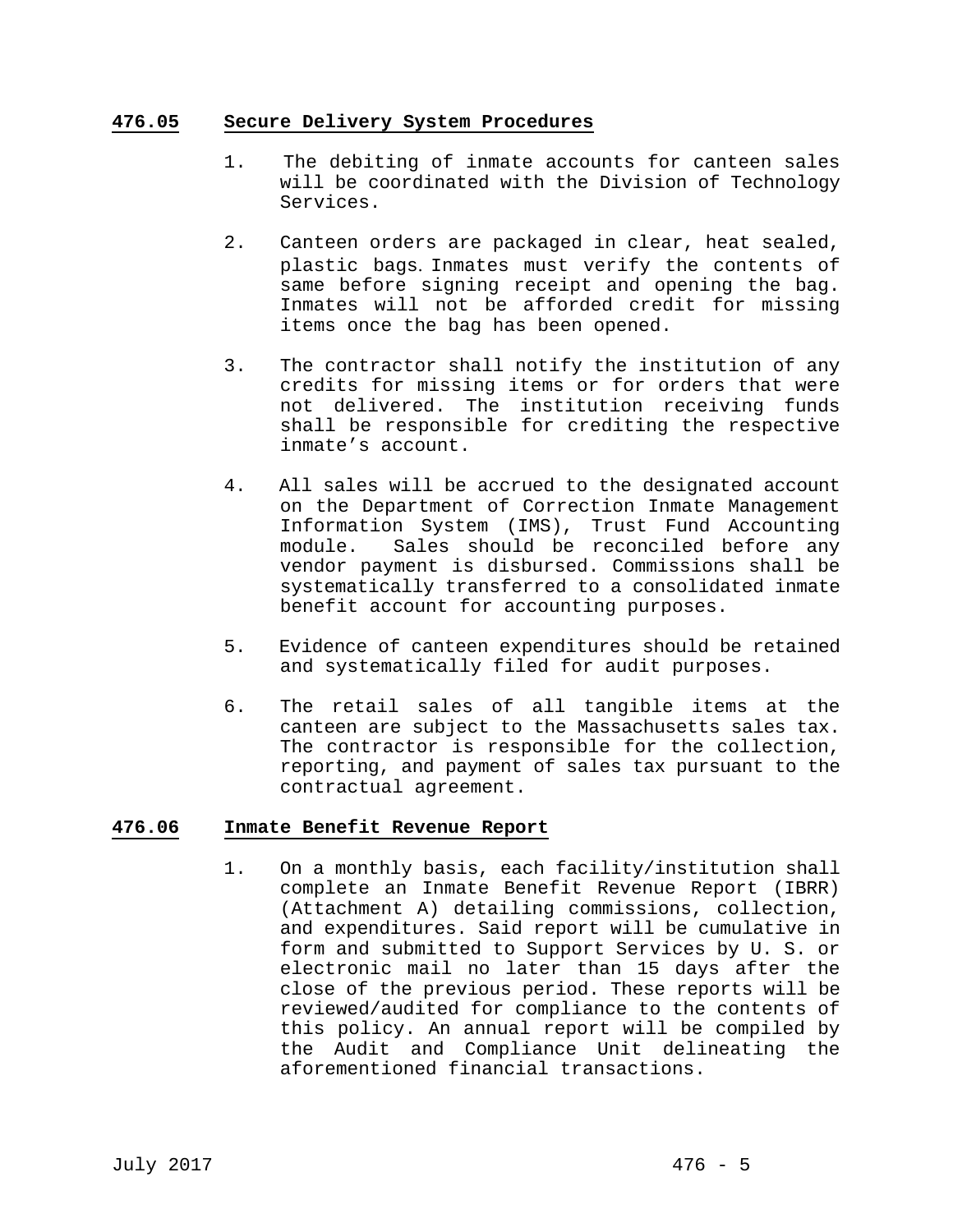2. The Audit and Compliance unit shall execute the annual audit plan for Inmate Benefit Funds. One component of the annual audit plan shall be to identify facilities that generate revenue in excess of historical needs and facilities that fail to generate sufficient revenue to meet historical<br>needs. Upon approval of the Director of needs. Upon approval of the Director of Administration, funds identified as excess shall be redistributed to facilities that are in need of additional Inmate Benefit funds. Any remaining excess funds shall be transferred to a centralized Inmate Benefit Account. The Director Administrative Services shall be responsible for the control and management of the centralized Inmate Benefit Account and shall have spending authority to \$10,000.00, any expenditure in excess of \$10,000.00 shall require the Commissioner's approval.

## **476.07 Vending Machines**

- 1. All Department of Correction institutions or divisions which have vending machines located on their property shall do so only with an approved written charter. This charter shall state for whose benefit any profits accrue to; for what purposes profits may be expended; who can authorize expenditures; as well as any other appropriate functions or policies deemed appropriate. The aforementioned charter must be resubmitted to the Commissioner or designee for approval whenever a material change occurs or if there is a change in the position of Superintendent.
- 2. The procurement of vending machine services is centralized for the entire department and will be accomplished by competitive solicitation in accordance with department policy 103 DOC 340, Departmental Purchasing Procedures. The Director of Administrative Services will coordinate said procurement and execute the required contractual documentation.

### **476.08 Verification of Vending Revenues**

It is the responsibility of the Superintendent or designee to verify that all revenues received agree with the terms of the contract.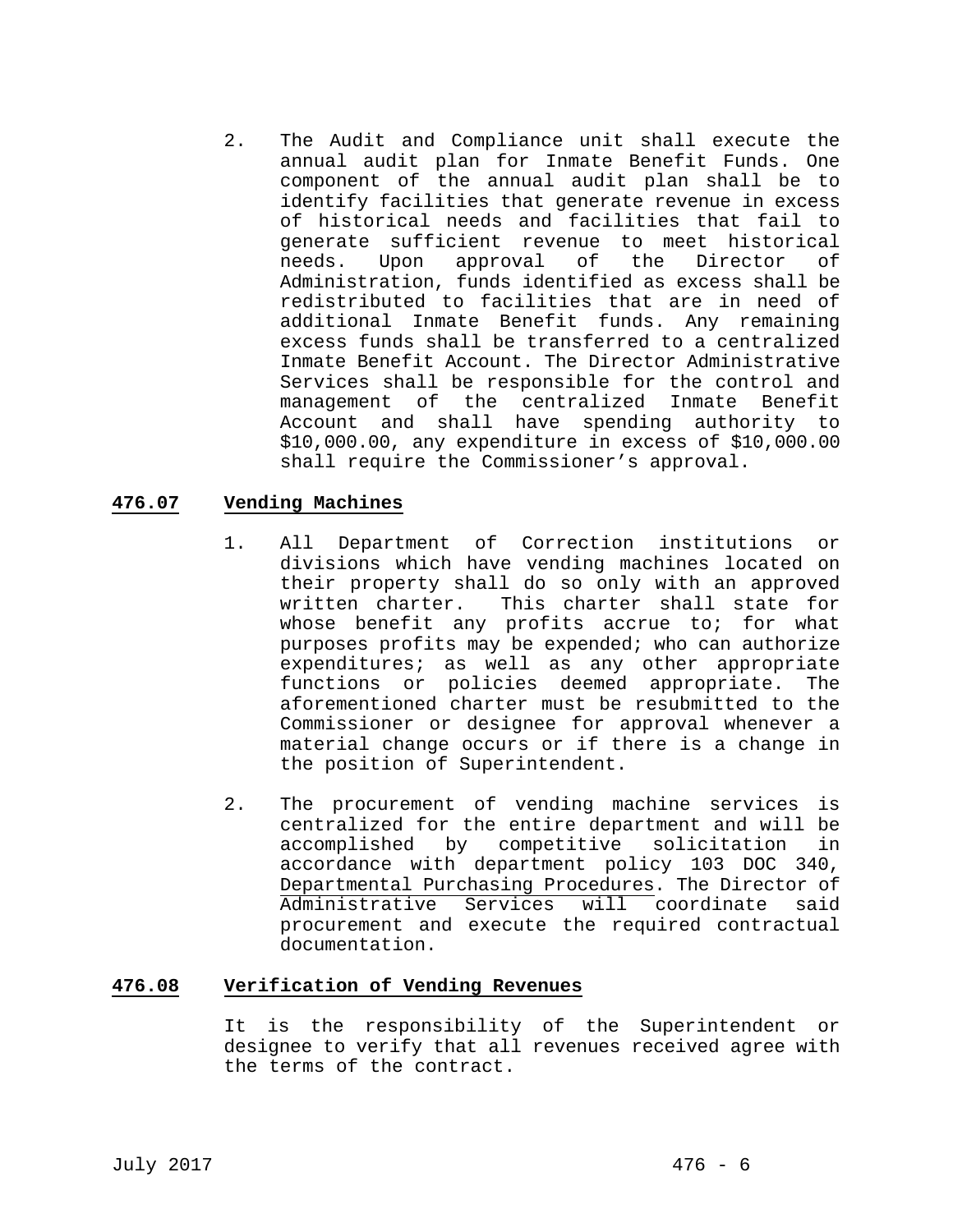## **476.09 Vending Machine Accounting Records**

Associated commission statements, revenue receipts, etc. should be systematically filed and retained for audit purposes. Any profit splits between different groups should be so noted (e.g. 50 percent canteen account, 50 percent employee fund) on the source document.

#### **476.10 Department of Correction Program Account**

- 1. In an effort to identify and utilize all available resources, a Department of Correction program account has been established to supplement existing programs or funding for new programs throughout the Department
- 2. The Program Account will generate its funding by a Ten (10) percent stipend of all gross profits from canteen sales and vending machines with the exception of those profits/commissions that are designated in accordance with an approved charter, as Employee Benefit Funds, which are exempt from this assessment. The amount of this stipend will be determined from the completion of the monthly IBRR (Attachment A) assessed from the computation of gross revenue as depicted. The transference of said funds will be accomplished as a disbursement payable to the DOC program account and forwarded to the department liaison as designated by the Director of Administrative Services. Said transaction should be accomplished upon completion of the IBRR. Payment should be submitted to the Department liaison by the  $15<sup>th</sup>$  of the month following the reporting period.
- 3. The Deputy Commissioner, Classification, Programs and Reentry Division shall be responsible for the control and management of the DOC program account. All financial transactions will be in accordance with sound business practices and supporting documentation shall be appropriately filed and retained for audit purposes. Requests for funding for existing or new programs from the DOC program account shall be made in writing from the respective Superintendent to the Deputy Commissioner of Classification, Programs and Reentry Division. All requests should be in letter form outlining the reason(s) for the request, justification, group(s) of inmates affected,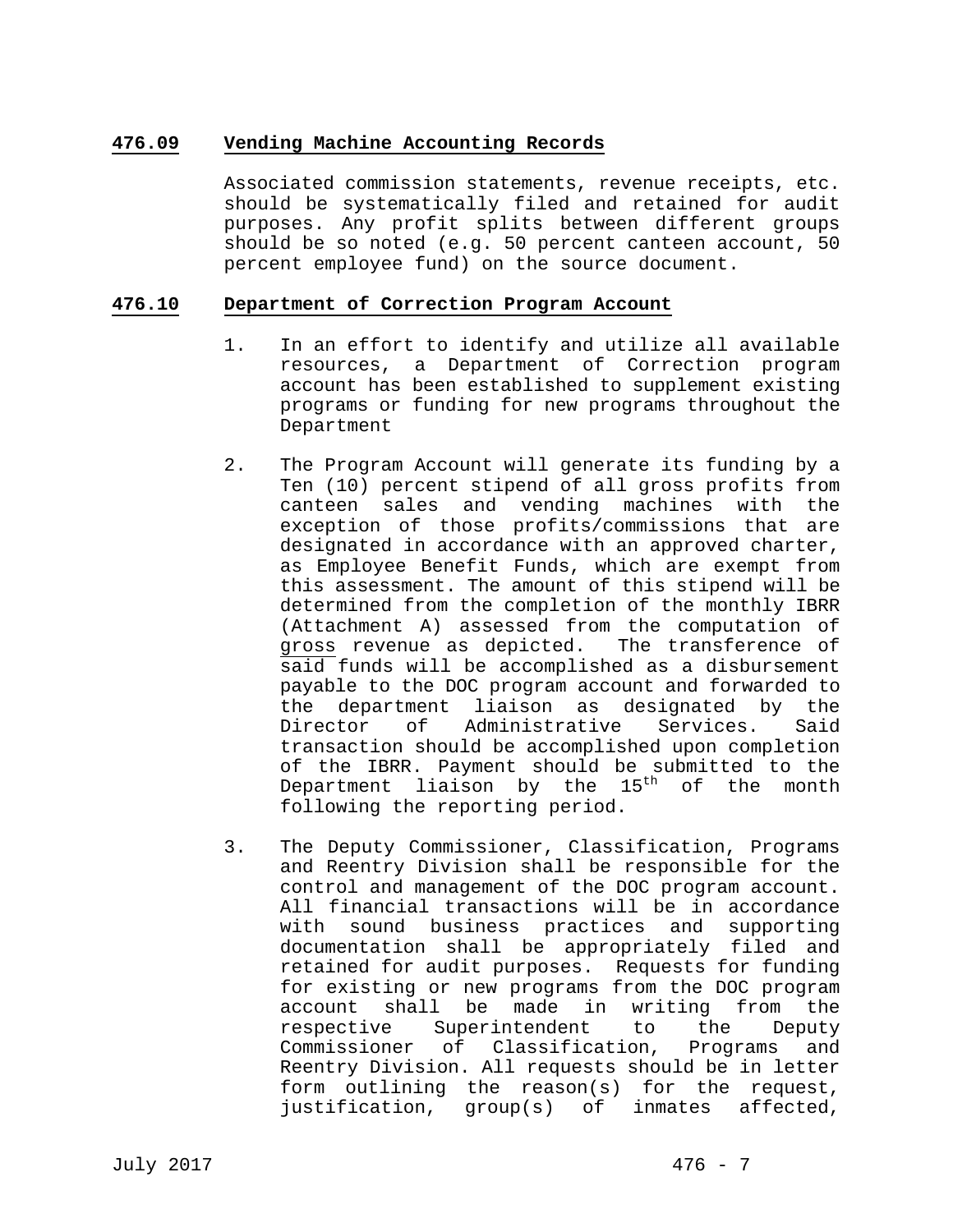suggested vendor, and the amount of the proposed expenditure. All disbursements from said account will be accomplished in a centralized manner pursuant to the acquisition of appropriate receiving evidence from the institutional recipient. All goods and services procured from this account are subject to the provisions of department policies 103 DOC 343, Fixed Assets Inventory and Control and 103 DOC 340, Departmental Purchasing Procedures.

4. The Director of Administrative Services shall designate the Department liaison to be responsible for the fiscal bookkeeping functions of the DOC Program Account.

## **476.11 Law Library Account**

- 1. The Law Library Fund account will generate its funding by a 35 percent stipend of all gross profits from canteen sales and vending machines with the exception of those profits/commissions that are designated in accordance with an approved charter as employee benefit funds, which are exempt from this assessment. The amount of this stipend will be determined from the completion of the monthly IBRR (Attachment A) assessed from the computation of gross revenue as depicted. The transference of said funds will be accomplished as a disbursement payable to the Law Library Fund and forwarded to the Department liaison as designated by the Director of Administrative Services. Said transaction should be accomplished upon completion of the IBRR. Payment should be submitted to the Department liaison by the  $15<sup>th</sup>$  of the month following the reporting period.
- 2. The Manager of Library Services shall be responsible for the control and management of the Law Library Fund. All financial transactions will be accomplished in accordance with sound business practices with supporting documentation appropriately filed and retained for audit purposes.
- 3. The Director of Administrative Services shall designate the Department liaison to be responsible for the fiscal bookkeeping functions of the Law Library Fund.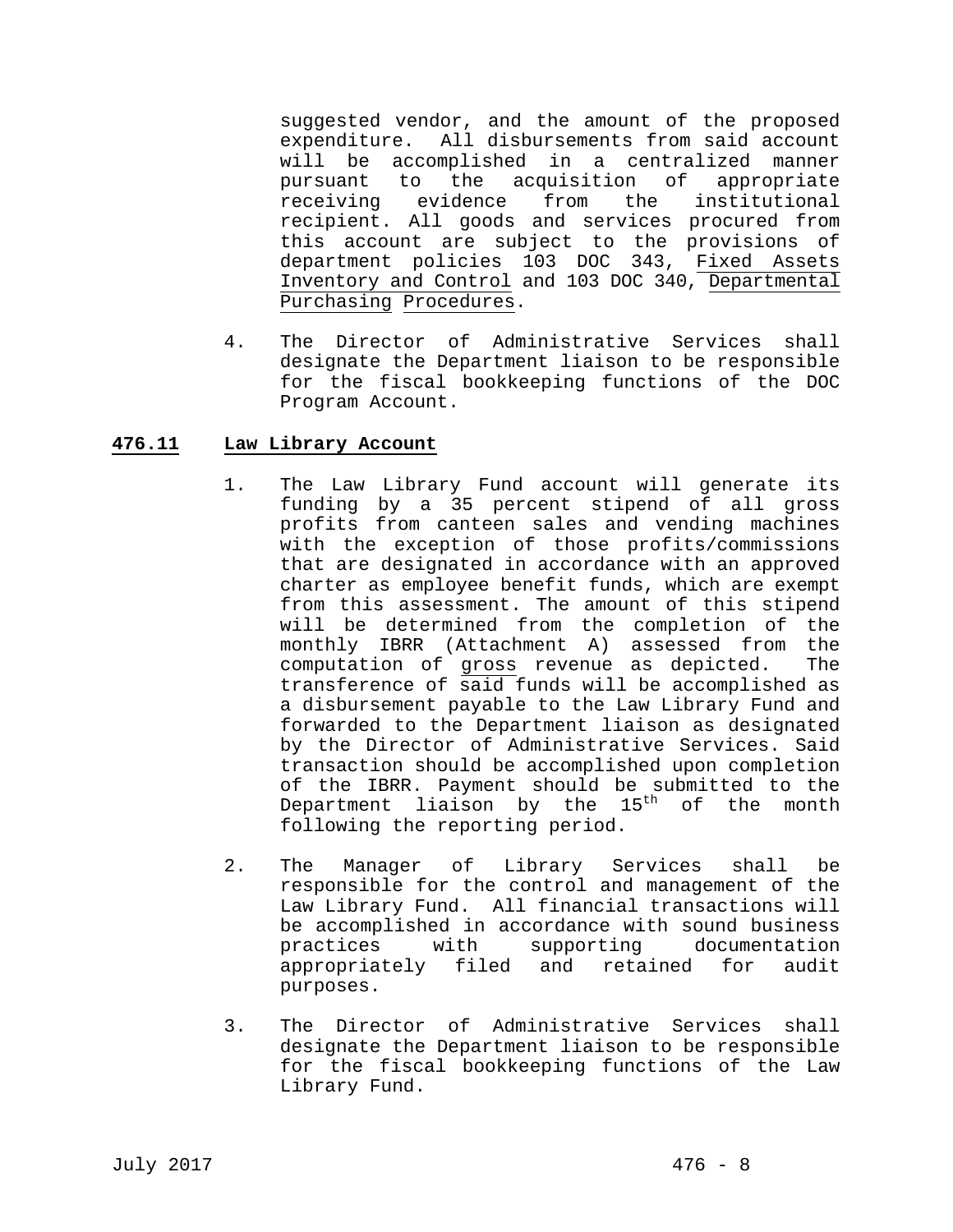### **476.12 Guidelines for Expenditures of Inmate Benefit Revenue**

- 1. Superintendents shall retain 55 percent of profits generated from the Secured Delivery System, vending machine commissions, and other sources of inmate benefit revenue. The retained profits are subject to annual review in accordance with section 476.06 of this policy.
- 2. Expenditures of such funds shall benefit the general inmate population or be for any goods or services determined by the Commissioner to be necessary to maintain and/or enhance the delivery of services to inmates. Awarding funds to special inmate interest groups, clubs, and associations shall normally not be permitted unless justification can be substantiated by the Superintendent.
- 3. All purchases will be made in accordance with sound business practices pursuant to the Operational Services Division and the department policy 103 DOC 340 Departmental Purchasing Procedures. All equipment purchased from Inmate Benefit Funds shall become the property of the Department of Correction and is subject to the provisions of department policy 103 DOC 343, Fixed Assets Inventory and Control.
- 4. Institution staff shall utilize Attachment B to request expenditures from inmate benefit revenue. The institution Treasurer shall review all institution requests to ensure that funds are available. All such requests must be approved by the respective Superintendent or designee in writing as documented.
- 5. Inmate benefit expenditures exceeding one thousand dollars (\$1,000.00), including reoccurring expenditures that annually exceed the one thousand dollar threshold require written authorization from the Deputy Commissioner, Administrative Services Division or designee. Superintendents shall submit Attachment C to request such approval. Reoccurring expenditures that exceed the threshold, i.e., library expenses, should be submitted in cumulative form for the entire fiscal year.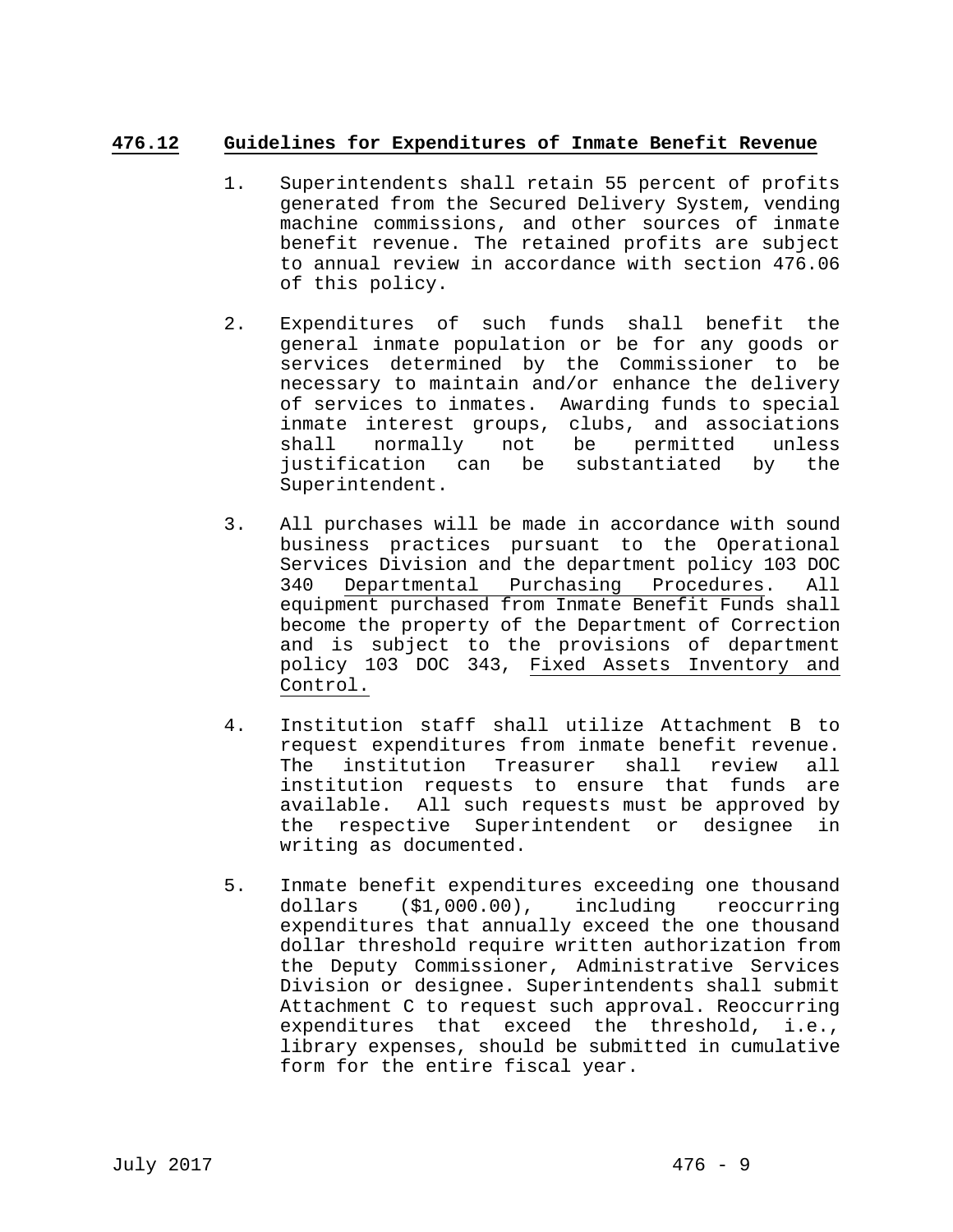- 6. All purchases from inmate benefit revenue should utilize state contracts whenever feasible. All such purchases requiring bid proposals, i.e., computer equipment, etc. require prior approval of the Director of Administrative Services. Said approval should be preceding any approval required for exceeding the \$1,000.00 expenditure threshold.
- 7. All approval evidence shall be collectively attached to expenditure documentation and retained for audit purposes.

#### **476.13 Employee Benefit Account**

- 1. An Employee Benefit Fund Account may be maintained for the benefit of all staff. Expenses for such items as flowers, contributions to the DOC Awards Banquet, employee recognition and charitable donations shall be the primary use of these funds. Expenditures shall benefit all employees or be for any goods or services that all employees have an equal opportunity to benefit from.
- 2. The source of revenue for Employee Benefit Accounts shall be limited to commissions derived from vending contracts as depicted in the institution or division "Vending Machine Charter" and donations.

### **476.14 Institutional guidelines for Expenditures of Employee Benefit Revenue**

- 1. The Superintendent is the authorized approving authority for expenditures of \$1,000.00 or less.
- 2. Expenditures exceeding \$1,000.00 shall require the approval of the Deputy Commissioner, Administrative Services Division. Superintendents shall utilize attachment D to request such approval. All approved requests shall be maintained on file at the institution for audit purposes.
- 3. All purchases shall be made in accordance with department policy 103 DOC 340 Departmental Purchasing Procedures and in accordance with sound and ethical business practices. No expenditures shall directly or indirectly benefit the Superintendent. No purchase should be made from this funding source that would not be made from allocated appropriations. For example,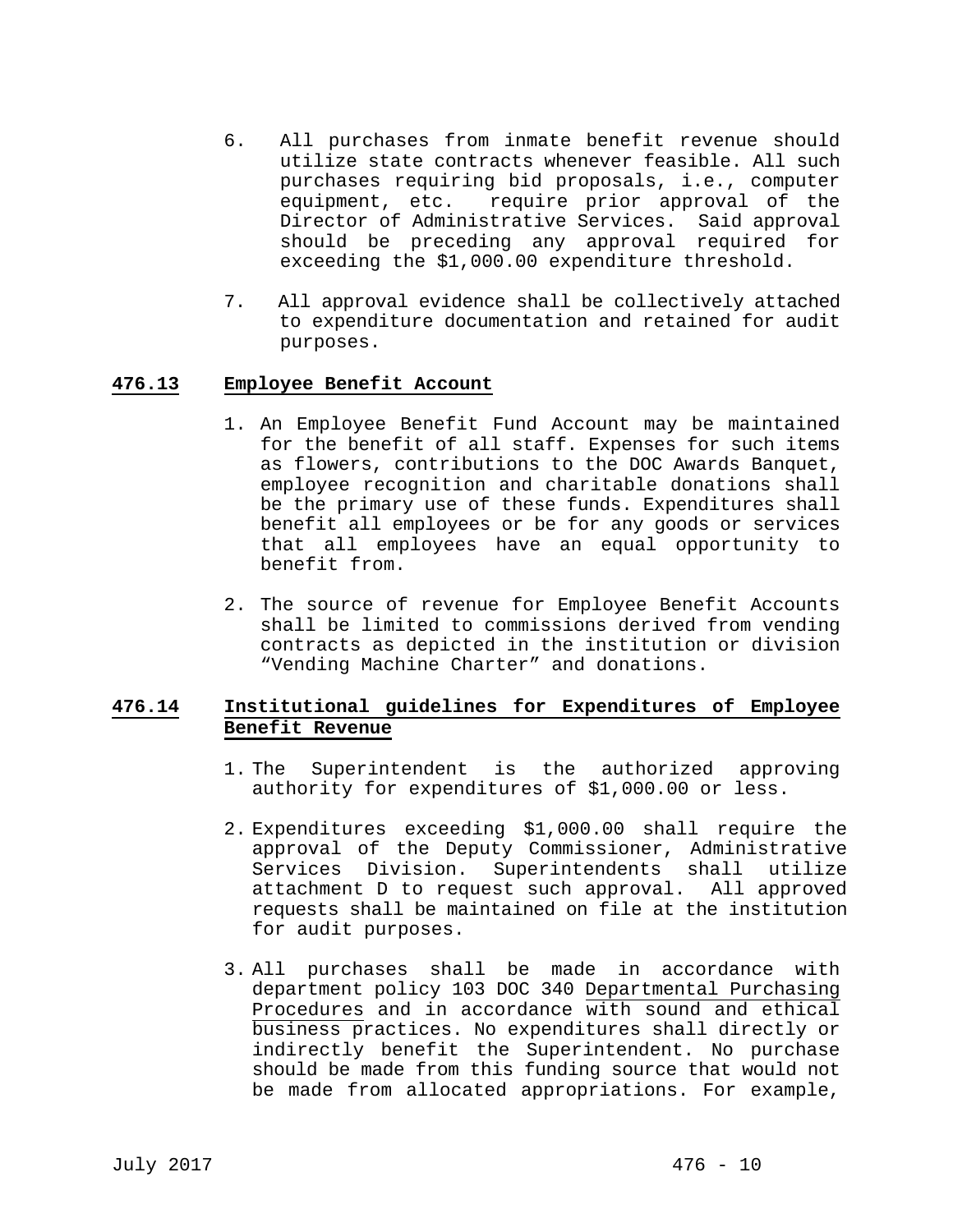purchases of such items as alcoholic beverages or Christmas cards shall not be allowed. Receipts for all expenditures shall be obtained and kept on file.

- 4. All equipment purchased from the Employee Benefit Fund will become the property of the Department of Correction and is subject to the provisions of department policy 103 DOC 343, Physical Property Inventory and Control.
- 5. The Director of Administrative Services shall conduct a periodic review of all expenditures of Employee Benefit Funds. To facilitate this review, the following information shall be entered in the trust fund accounting module of IMS while executing the expenditure transaction; detail who was paid, the amount of the payment, and a description of the item(s) or service(s) paid for.

#### **476.15 Accounting Period**

The fiscal year for canteen and vending machine operations as contained herein will begin July 1st and end on June 30th.

#### **476.16 Retention of Accounting Records/Source Documents**

The Department (facility/institution) copy of all fiscal documents must be systematically filed to facilitate later retrieval for audit purposes.

#### **476.17 Access to Records**

The Director of Administrative Services or his designee shall have access to all institutions and their fiscal records for audit purposes and/or to determine compliance with this policy.

### **476.18 Responsible Staff**

The Director of Administrative Services, under the supervision of the Deputy Commissioner, Administrative Services Division shall be responsible for implementation and monitoring of this policy throughout the department.

Each Superintendent shall be responsible for implementation of this regulation and for the development of any and all necessary and appropriate institutional policies and procedures.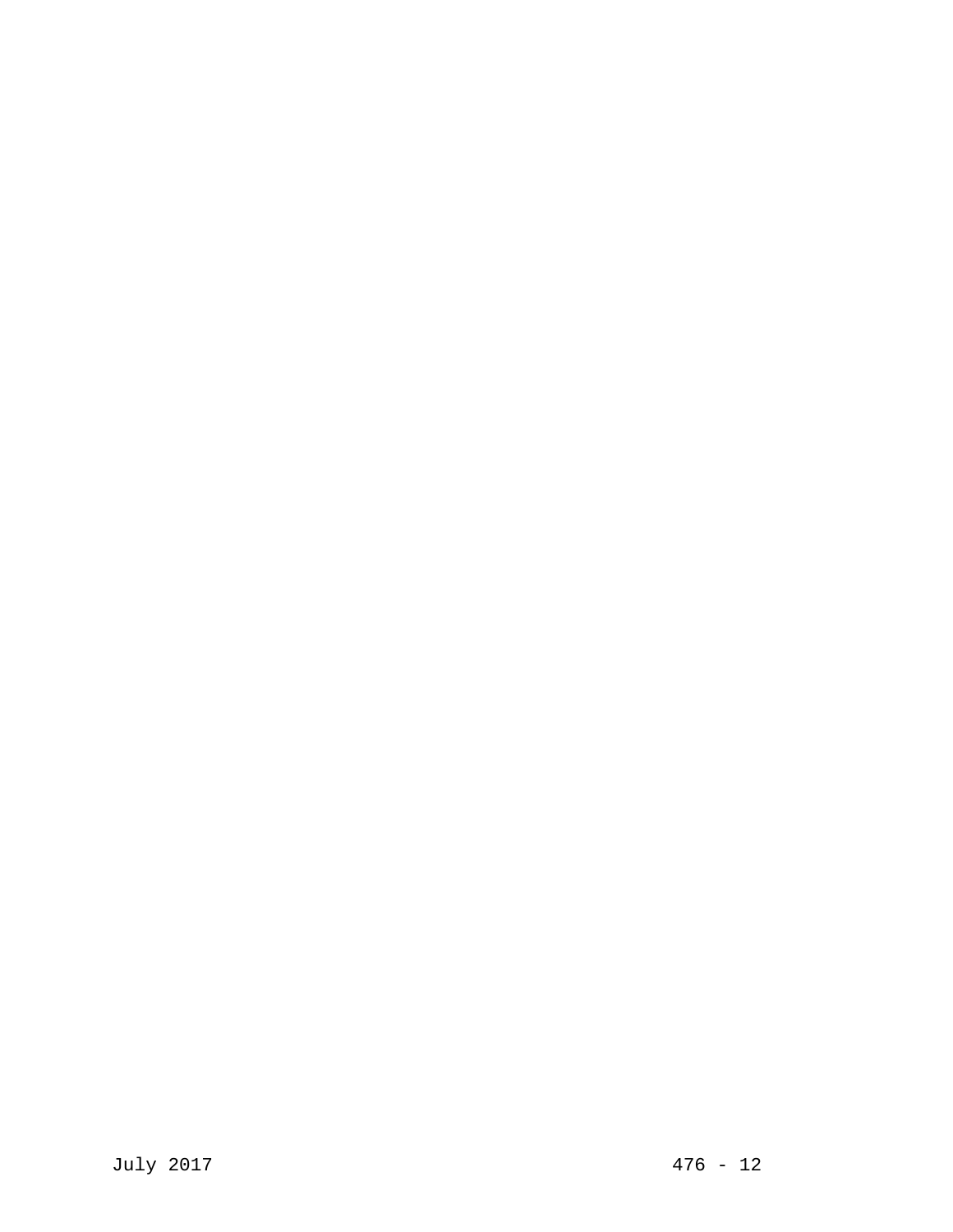# **ATTACHMENT A**

# **Department of Correction Inmate Benefit Revenue Report**

|                     |                                                                                                                   | <b>Month/Yr</b>                                     |                               |  |
|---------------------|-------------------------------------------------------------------------------------------------------------------|-----------------------------------------------------|-------------------------------|--|
| <b>Revenue</b>      |                                                                                                                   | <b>Current Month</b>                                | <b>Fiscal Year</b><br>to Date |  |
|                     | <b>SDS</b> Commissions<br><b>Vending Commissions</b><br>Lockers<br>Interest<br>Other:                             |                                                     |                               |  |
|                     | <b>Total Revenue</b>                                                                                              |                                                     |                               |  |
| <b>Expenditures</b> |                                                                                                                   |                                                     |                               |  |
|                     | 10% Program Assessment<br>35% Law Library Fund<br>General Library<br><b>Inmate Benefit Expenditures</b><br>Other: | <u> 1980 - Jan Samuel Barbara, politik e</u> ta pro |                               |  |
|                     | <b>Total Revenue</b>                                                                                              |                                                     |                               |  |
|                     | <b>Net Revenue/Loss</b>                                                                                           |                                                     |                               |  |
|                     |                                                                                                                   |                                                     |                               |  |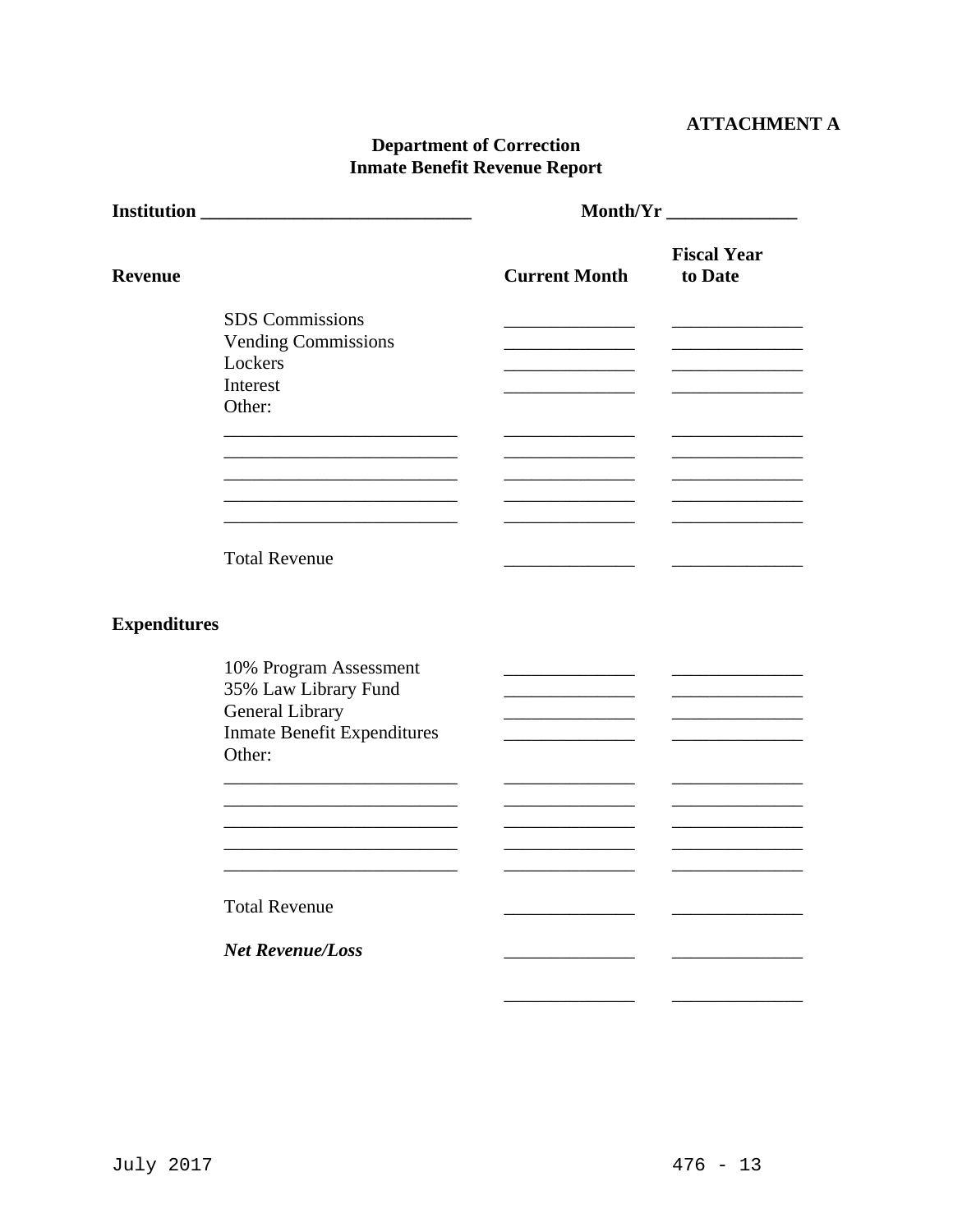# **ATTACHMENT B**

# INSTITUTION EXPENDITURE REQUEST FORM

| TO:                      | Treasurer/Superintendent                |                          |                                                                                                                                                                                                                                                                                                                                                                                                         |  |
|--------------------------|-----------------------------------------|--------------------------|---------------------------------------------------------------------------------------------------------------------------------------------------------------------------------------------------------------------------------------------------------------------------------------------------------------------------------------------------------------------------------------------------------|--|
| FROM:                    |                                         |                          |                                                                                                                                                                                                                                                                                                                                                                                                         |  |
| DATE:                    |                                         |                          |                                                                                                                                                                                                                                                                                                                                                                                                         |  |
| <b>Amount Requested:</b> |                                         |                          |                                                                                                                                                                                                                                                                                                                                                                                                         |  |
|                          |                                         |                          |                                                                                                                                                                                                                                                                                                                                                                                                         |  |
|                          |                                         |                          |                                                                                                                                                                                                                                                                                                                                                                                                         |  |
|                          |                                         |                          |                                                                                                                                                                                                                                                                                                                                                                                                         |  |
|                          | Inmate Group/Activity Requesting Funds: |                          |                                                                                                                                                                                                                                                                                                                                                                                                         |  |
|                          |                                         |                          |                                                                                                                                                                                                                                                                                                                                                                                                         |  |
|                          | Who will benefit from purchase?         |                          |                                                                                                                                                                                                                                                                                                                                                                                                         |  |
|                          |                                         |                          |                                                                                                                                                                                                                                                                                                                                                                                                         |  |
|                          |                                         |                          | Housing Area: $\frac{1}{\sqrt{1-\frac{1}{2}} \cdot \frac{1}{2}}$                                                                                                                                                                                                                                                                                                                                        |  |
| Street:                  |                                         |                          |                                                                                                                                                                                                                                                                                                                                                                                                         |  |
|                          |                                         |                          |                                                                                                                                                                                                                                                                                                                                                                                                         |  |
|                          |                                         | <b>Staff Action Only</b> |                                                                                                                                                                                                                                                                                                                                                                                                         |  |
|                          | Recommendation/Program Director:        | Approved:                | Denied:<br><u>and the state</u><br>$\mathcal{L}=\frac{1}{2} \sum_{i=1}^{n} \frac{1}{2} \sum_{i=1}^{n} \frac{1}{2} \sum_{i=1}^{n} \frac{1}{2} \sum_{i=1}^{n} \frac{1}{2} \sum_{i=1}^{n} \frac{1}{2} \sum_{i=1}^{n} \frac{1}{2} \sum_{i=1}^{n} \frac{1}{2} \sum_{i=1}^{n} \frac{1}{2} \sum_{i=1}^{n} \frac{1}{2} \sum_{i=1}^{n} \frac{1}{2} \sum_{i=1}^{n} \frac{1}{2} \sum_{i=1}^{n} \frac{1}{2} \sum_{$ |  |
|                          | Treasurer - Is money available:         | Yes:                     | No:                                                                                                                                                                                                                                                                                                                                                                                                     |  |
|                          | Superintendent's Action:                | Approved:                | Denied:                                                                                                                                                                                                                                                                                                                                                                                                 |  |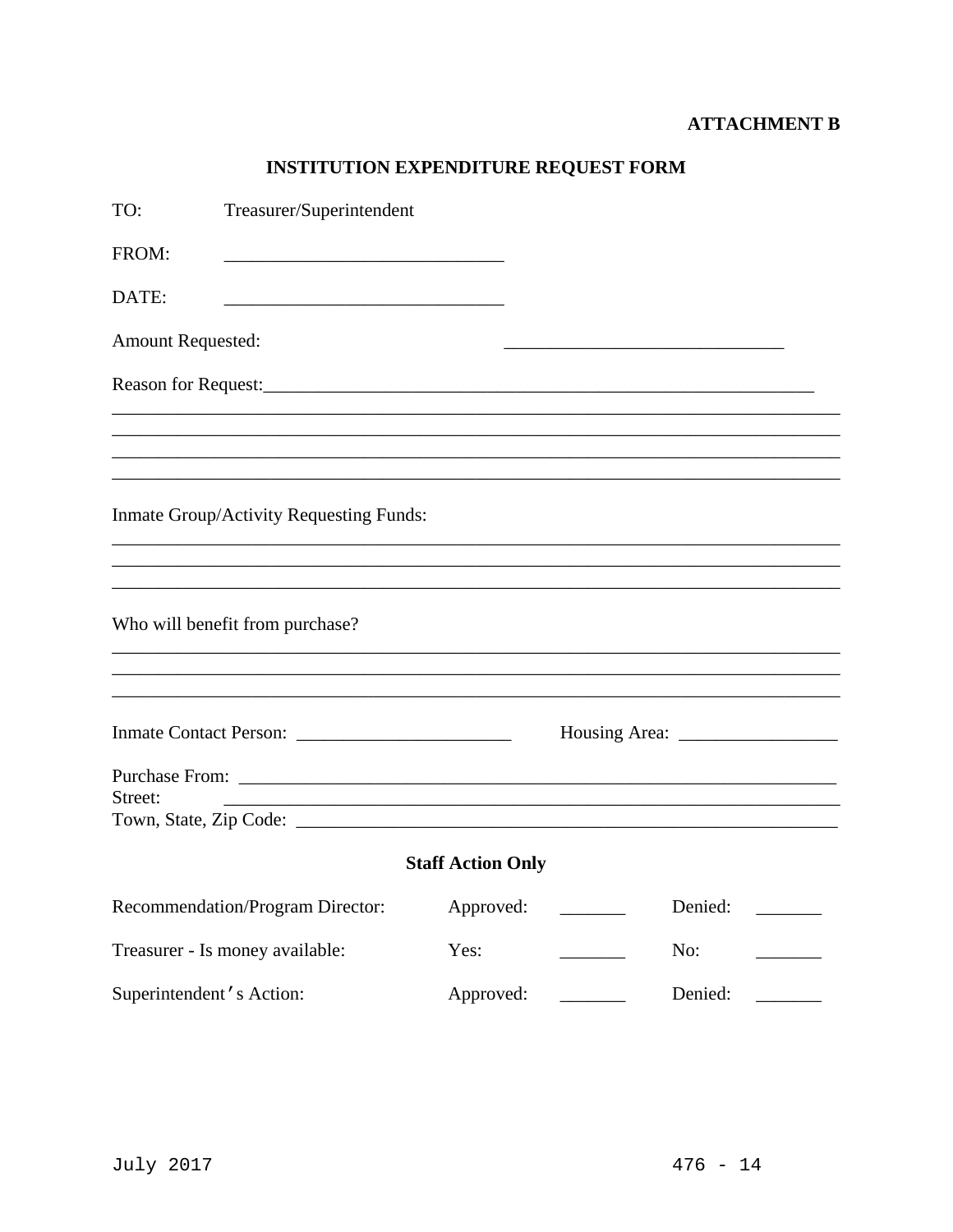# **ATTACHMENT C**

# **DEPUTY COMMISSIONER OF ADMINISTRATIVE SERVICES AUTHORIZATION FORM**

| TO: | Deputy Commissioner                     |
|-----|-----------------------------------------|
|     | <b>Administrative Services Division</b> |

FROM: Superintendent

DATE:

RE: Request to Expend in Excess of \$1,000 from Inmate Benefit Fund

 (**facility name here**)\_\_\_\_\_\_\_\_\_ is requesting to expend \_\_(**amount requested here**)\_\_\_ for the purpose of: Description here….in example, purchasing 35 Burgundy Modu-Max Stacking Chairs with arms to be used for inmate programs (Chapel, recreation videos, etc.).

I hereby certify that sufficient funds are available in this institution's Inmate Benefit Account for this expenditure.

Superintendent's Signature:<br>
<u>
</u>

Please see attached purchase requisition for further information.

Deputy Commissioner's Action: \_\_\_\_\_\_\_\_\_\_\_\_\_\_\_\_\_\_\_\_\_\_\_\_\_\_\_\_\_\_\_ Approved/Date

\_\_\_\_\_\_\_\_\_\_\_\_\_\_\_\_\_\_\_\_\_Denied/Date

Please return to: \_\_\_\_\_(address here)\_\_\_\_\_\_\_\_\_\_\_\_\_\_\_

 $\frac{1}{\sqrt{2}}$  ,  $\frac{1}{\sqrt{2}}$  ,  $\frac{1}{\sqrt{2}}$  ,  $\frac{1}{\sqrt{2}}$  ,  $\frac{1}{\sqrt{2}}$  ,  $\frac{1}{\sqrt{2}}$  ,  $\frac{1}{\sqrt{2}}$  ,  $\frac{1}{\sqrt{2}}$  ,  $\frac{1}{\sqrt{2}}$  ,  $\frac{1}{\sqrt{2}}$  ,  $\frac{1}{\sqrt{2}}$  ,  $\frac{1}{\sqrt{2}}$  ,  $\frac{1}{\sqrt{2}}$  ,  $\frac{1}{\sqrt{2}}$  ,  $\frac{1}{\sqrt{2}}$ 

 $\overline{\phantom{a}}$  ,  $\overline{\phantom{a}}$  ,  $\overline{\phantom{a}}$  ,  $\overline{\phantom{a}}$  ,  $\overline{\phantom{a}}$  ,  $\overline{\phantom{a}}$  ,  $\overline{\phantom{a}}$  ,  $\overline{\phantom{a}}$  ,  $\overline{\phantom{a}}$  ,  $\overline{\phantom{a}}$  ,  $\overline{\phantom{a}}$  ,  $\overline{\phantom{a}}$  ,  $\overline{\phantom{a}}$  ,  $\overline{\phantom{a}}$  ,  $\overline{\phantom{a}}$  ,  $\overline{\phantom{a}}$ 

Attention: \_\_\_\_\_\_\_\_\_\_\_\_\_\_(name of contact person here)